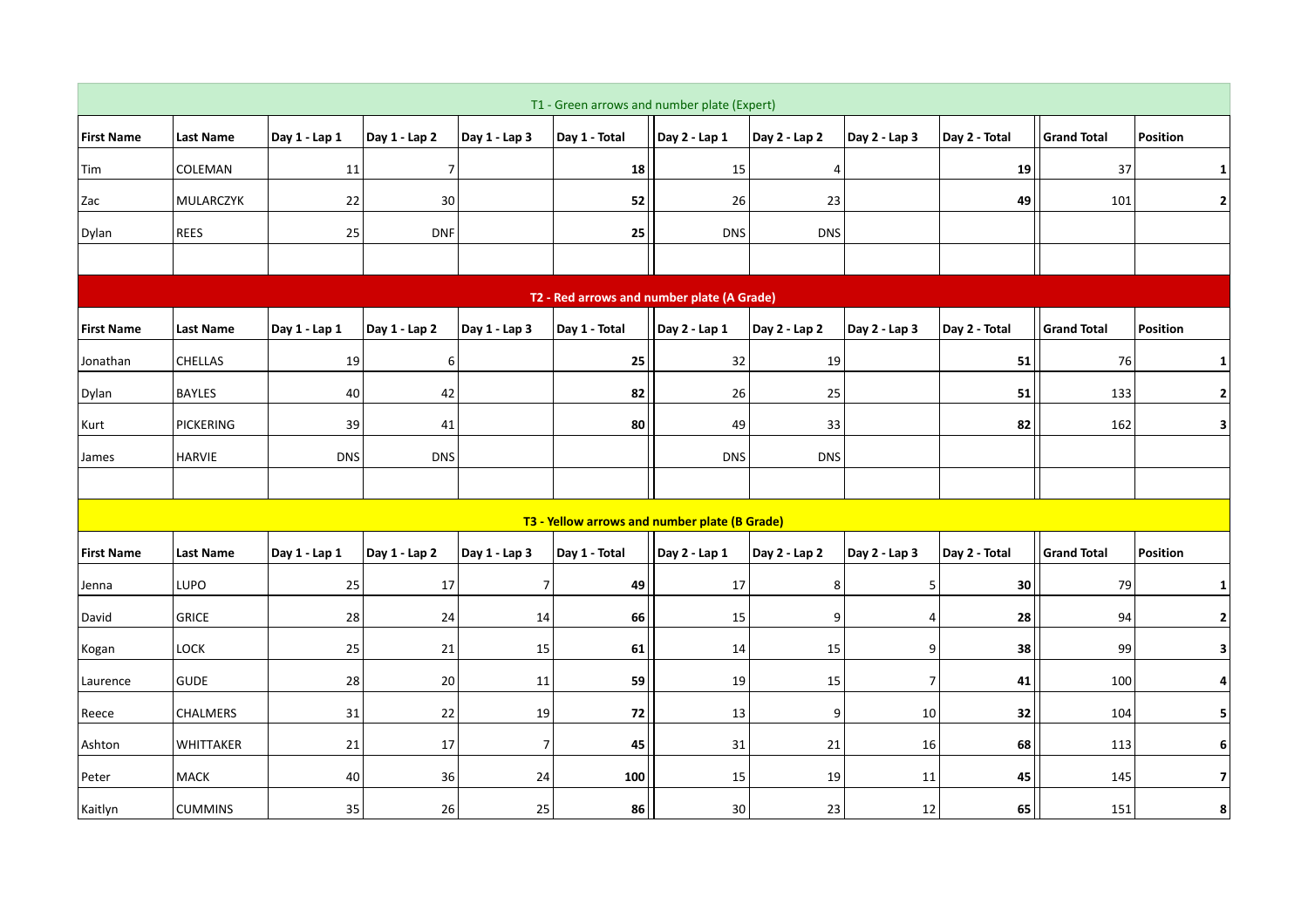| Noah                                                      | GRICE                                         | 34                    | 41                    | 40                    | 115           | 37             | 25                    | 15             | 77             | 192                | 9                       |  |  |  |  |
|-----------------------------------------------------------|-----------------------------------------------|-----------------------|-----------------------|-----------------------|---------------|----------------|-----------------------|----------------|----------------|--------------------|-------------------------|--|--|--|--|
| Robert                                                    | SMITH                                         | 56                    | 43                    | 44                    | 143           | 26             | 33                    | 16             | 75             | 218                | ${\bf 10}$              |  |  |  |  |
| Michael                                                   | <b>BRADY</b>                                  | <b>DNS</b>            | <b>DNS</b>            | <b>DNS</b>            |               | <b>DNS</b>     | <b>DNS</b>            | <b>DNS</b>     |                |                    |                         |  |  |  |  |
| Kieran                                                    | <b>CLAY</b>                                   | 24                    | 54                    | <b>DNF</b>            |               | <b>DNS</b>     | <b>DNS</b>            | <b>DNS</b>     |                |                    |                         |  |  |  |  |
| Anthony                                                   | SOLAR                                         | <b>DNS</b>            | <b>DNS</b>            | <b>DNS</b>            |               | 19             | $\overline{7}$        | 4              | 30             |                    |                         |  |  |  |  |
| Justin                                                    | <b>STONE</b>                                  | <b>DNS</b>            | <b>DNS</b>            | <b>DNS</b>            |               | <b>DNS</b>     | <b>DNS</b>            | <b>DNS</b>     |                |                    |                         |  |  |  |  |
|                                                           |                                               |                       |                       |                       |               |                |                       |                |                |                    |                         |  |  |  |  |
| <b>Masters - Yellow arrows and number plate (B Grade)</b> |                                               |                       |                       |                       |               |                |                       |                |                |                    |                         |  |  |  |  |
| <b>First Name</b>                                         | <b>Last Name</b>                              | $\vert$ Day 1 - Lap 1 | $\vert$ Day 1 - Lap 2 | $\vert$ Day 1 - Lap 3 | Day 1 - Total | Day 2 - Lap 1  | $\vert$ Day 2 - Lap 2 | Day 2 - Lap 3  | Day 2 - Total  | <b>Grand Total</b> | <b>Position</b>         |  |  |  |  |
| Dean                                                      | NUTTALL                                       | 13                    | $\mathbf{1}$          | 0                     | 14            | 0              | 0                     | 0              | 0              | 14                 | 1                       |  |  |  |  |
| Simon                                                     | <b>VAN BAALEN</b>                             | 12                    | 3                     | $\mathbf{1}$          | 16            | $\overline{7}$ | $\overline{0}$        | 0              | $\overline{7}$ | 23                 | $\overline{\mathbf{2}}$ |  |  |  |  |
| Saul                                                      | <b>WHITTAKER</b>                              | 11                    | 8                     | $\overline{7}$        | 26            | 5              | 11                    | $\overline{7}$ | 23             | 49                 | 3                       |  |  |  |  |
| Peter                                                     | <b>WINES</b>                                  | 16                    | 18                    | 11                    | 45            | 12             | 5 <sup>1</sup>        | $6\vert$       | 23             | 68                 | 4                       |  |  |  |  |
| Pat                                                       | <b>SUTTON</b>                                 | 24                    | 37                    | 29                    | 90            | 22             | 9                     | $6\vert$       | 37             | 127                | 5                       |  |  |  |  |
| Owen                                                      | LOCK                                          | 17                    |                       | $19$ DNF              |               | 11             | $\overline{9}$        | $\overline{a}$ | 24             |                    |                         |  |  |  |  |
|                                                           |                                               |                       |                       |                       |               |                |                       |                |                |                    |                         |  |  |  |  |
|                                                           | T4+ - Blue arrows and number plate (C+ Grade) |                       |                       |                       |               |                |                       |                |                |                    |                         |  |  |  |  |
| <b>First Name</b>                                         | <b>Last Name</b>                              | Day 1 - Lap 1         | Day 1 - Lap 2         | Day 1 - Lap 3         | Day 1 - Total | Day 2 - Lap 1  | $\vert$ Day 2 - Lap 2 | Day 2 - Lap 3  | Day 2 - Total  | <b>Grand Total</b> | Position                |  |  |  |  |
| john                                                      | <b>REES</b>                                   | 9                     | $\overline{2}$        | 5 <sub>l</sub>        | 16            | 10             | 3                     | 3              | 16             | 32                 | 1                       |  |  |  |  |
| Paul                                                      | <b>DORRITY</b>                                | 11                    | 13                    | $7 \overline{ }$      | 31            | 4              | 3                     | $\overline{2}$ | 9              | 40                 | $\overline{\mathbf{2}}$ |  |  |  |  |
| Cade                                                      | <b>BRIAN</b>                                  | 5                     | 2                     | 5                     | 12            | 13             | 9                     | $\overline{7}$ | 29             | 41                 | 3                       |  |  |  |  |
| Stephen                                                   | KIDD                                          | 20                    | 12                    | 5 <sub>5</sub>        | 37            | 12             | 8                     | 4              | 24             | 61                 | 4                       |  |  |  |  |
| John                                                      | <b>WILSON</b>                                 | 26                    | 12                    | 8 <sup>1</sup>        | 46            | $\overline{4}$ | 9                     | 5              | 18             | 64                 | 5                       |  |  |  |  |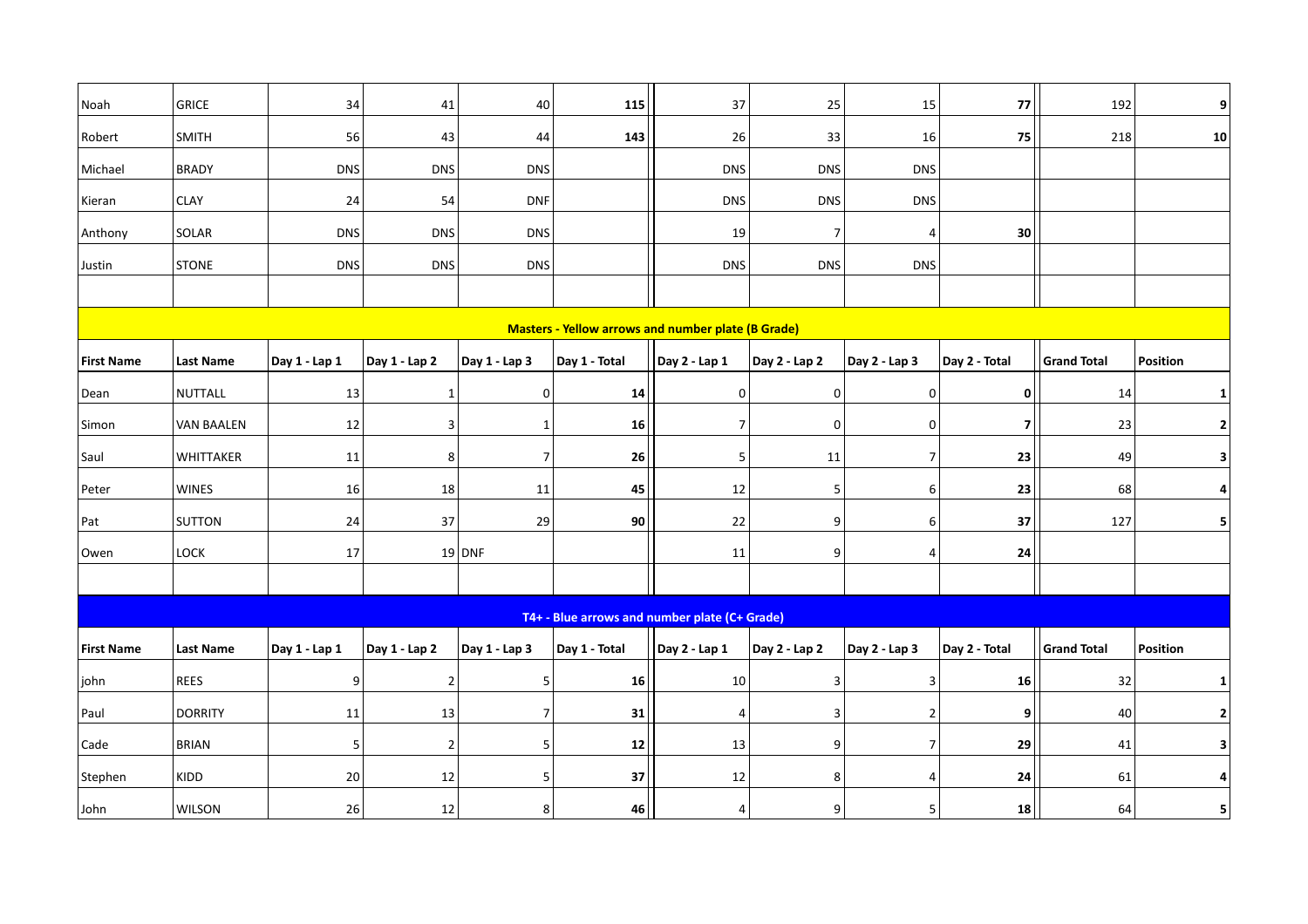| Harry             | <b>VAN DIJK</b>   | 19             | 18             | $\overline{7}$ | 44            | 8                                           | $\,8\,$          | 5             | 21            | 65                 | $6 \mid$       |
|-------------------|-------------------|----------------|----------------|----------------|---------------|---------------------------------------------|------------------|---------------|---------------|--------------------|----------------|
| Wes               | <b>SCOTT</b>      | 11             | 14             | 9              | 34            | 16                                          | 11               | 10            | 37            | 71                 | $\overline{7}$ |
| Craig             | <b>GENNER</b>     | 17             | 8              | 14             | 39            | 12                                          | 14               | 7             | 33            | 72                 | 8              |
| William           | <b>HUTCHINSON</b> | 22             | 20             | 13             | 55            | 5                                           | 9                | 4             | 18            | 73                 | 9              |
| Stephen           | <b>HUTCHINSON</b> | 13             | 15             | 18             | 46            | 10                                          | 13               | 8             | 31            | 77                 | ${\bf 10}$     |
| Otto              | <b>THEK</b>       | $27$           | 18             | 11             | 56            | 12                                          | $\boldsymbol{9}$ | 5             | 26            | 82                 | 11             |
| Evan              | <b>HUNTER</b>     | 13             | 15             | 18             | 46            | 19                                          | 9                | 9             | 37            | 83                 | 12             |
| Matt              | KERR              | 19             | 14             | $\overline{7}$ | 40            | 25                                          | 22               | 10            | 57            | 97                 | 13             |
| Simon             | <b>WATTS</b>      | 23             | 12             | 13             | 48            | 31                                          | 11               | 16            | 58            | 106                | 14             |
| Angus             | <b>MCINTYRE</b>   | 28             | 15             | 26             | 69            | 21                                          | 15               | 13            | 49            | 118                | 15             |
| Kevin             | <b>FISHER</b>     | 54             | 67             | <b>DNF</b>     | 121           |                                             |                  |               | 0             | 121                | ${\bf 16}$     |
| <b>Bradley</b>    | <b>LITTLE</b>     | 21             | 30             | 28             | 79            | 26                                          | 20               | 16            | 62            | 141                | 17             |
| Bridie            | <b>SUTTON</b>     | 30             | 21             | 57             | 108           | 31                                          | 16               | 25            | 72            | 180                | 18             |
| Tim               | LEED              | 48             | 31             | 45             | 124           | 51                                          | 41               | 35            | 127           | 251                | 19             |
| Ina               | COLEMAN           | <b>DNS</b>     | <b>DNS</b>     | <b>DNS</b>     |               | <b>DNS</b>                                  | <b>DNS</b>       | <b>DNS</b>    |               |                    |                |
| lan               | <b>TILLEY</b>     | 10             | <b>DNF</b>     | <b>DNF</b>     |               | <b>DNS</b>                                  | <b>DNS</b>       | <b>DNS</b>    |               |                    |                |
|                   |                   |                |                |                |               |                                             |                  |               |               |                    |                |
|                   |                   |                |                |                |               | T4 - Blue arrows and number plate (C Grade) |                  |               |               |                    |                |
| <b>First Name</b> | <b>Last Name</b>  | Day 1 - Lap 1  | Day 1 - Lap 2  | Day 1 - Lap 3  | Day 1 - Total | Day 2 - Lap 1                               | Day 2 - Lap 2    | Day 2 - Lap 3 | Day 2 - Total | <b>Grand Total</b> | Position       |
| Ben               | <b>FORSYTH</b>    | $\overline{7}$ | $\overline{7}$ | $\mathbf{1}$   | 15            | 6                                           | $\mathsf 3$      | 3             | 12            | 27                 | $\mathbf{1}$   |
| James             | COX               | 8              | 3              | 9              | 20            | 17                                          | 6                | 6             | 29            | 49                 | $\overline{2}$ |
| Colin             | ALLEN             | 25             | 14             | 9              | 48            | 22                                          | 15               | 10            | 47            | 95                 | 3              |
| Tom               | <b>WATT</b>       | 15             | 10             | 17             | 42            | 27                                          | 11               | 17            | 55            | 97                 | 4              |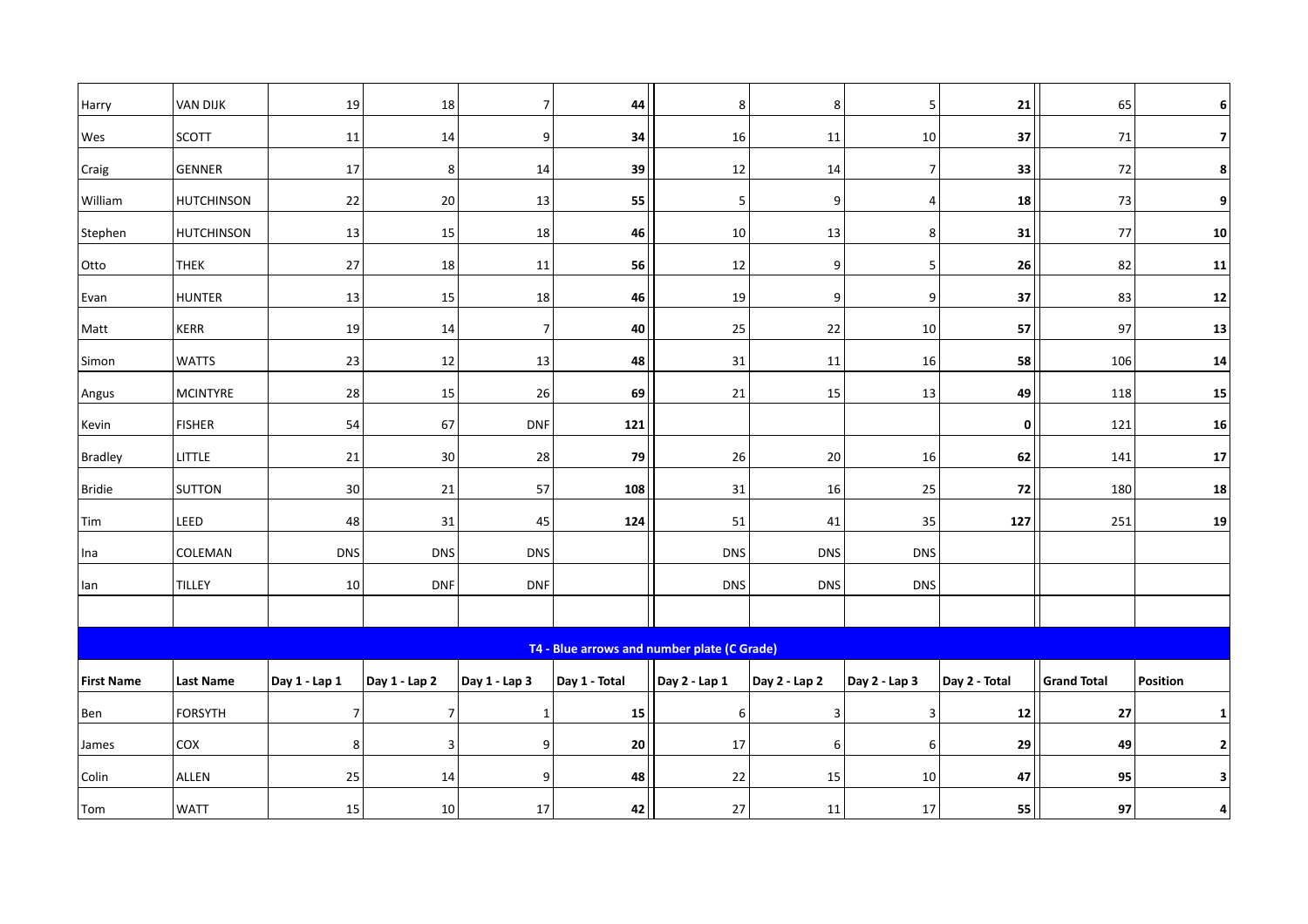| Alex              | <b>BRIAN</b>     | 23                    | 10                    | 14                    | 47                                                | 11                    | 28                    | 12            | 51            | 98                 | 5                       |
|-------------------|------------------|-----------------------|-----------------------|-----------------------|---------------------------------------------------|-----------------------|-----------------------|---------------|---------------|--------------------|-------------------------|
| Desmond           | KINNEAR          | 25                    | 21                    | $6 \mid$              | 52                                                | 25                    | 19                    | 5             | 49            | 101                | 6                       |
| Corey             | <b>BRIAN</b>     | 31                    | 21                    | 15                    | 67                                                | 22                    | 11                    | 11            | 44            | 111                | $\overline{\mathbf{z}}$ |
| Jai               | <b>FEWSTER</b>   | 36                    | 28                    | 40                    | 104                                               | 26                    | 40                    | 23            | 89            | 193                | 8                       |
| james             | LITTLE           | 35                    | 28                    | $40\,$                | 103                                               | 34                    | 35                    | 24            | 93            | 196                | 9                       |
| Trevor            | <b>BENNETT</b>   | <b>DNS</b>            | <b>DNS</b>            | <b>DNS</b>            |                                                   | <b>DNS</b>            | <b>DNS</b>            | <b>DNS</b>    |               |                    |                         |
| David             | DARBURN          | 41                    | <b>DNF</b>            | <b>DNF</b>            |                                                   | 53                    | 52                    | 75            | 180           |                    |                         |
| Scott             | <b>EGGINS</b>    | <b>DNS</b>            | <b>DNS</b>            | <b>DNS</b>            |                                                   | <b>DNS</b>            | <b>DNS</b>            | <b>DNS</b>    |               |                    |                         |
| wayne             | WALSHE           | 51                    | 52                    | 42                    | 145                                               | <b>DNS</b>            | <b>DNS</b>            | <b>DNS</b>    |               |                    |                         |
| Dylan             | KINNEAR          | 27                    | 16                    | <b>DNF</b>            |                                                   | 29                    | 33                    | 26            | 88            |                    |                         |
| Arpad             | <b>MARTON</b>    | <b>DNS</b>            | <b>DNS</b>            | <b>DNS</b>            |                                                   | 32                    | 25                    | <b>DNF</b>    |               |                    |                         |
| Lorna             | LOCK             | 50                    | 49                    | <b>DNF</b>            |                                                   | 46                    | <b>DNF</b>            | <b>DNF</b>    |               |                    |                         |
| Amber             | LOCK             | 39                    | 32                    | <b>DNF</b>            |                                                   | 17                    | 21                    | 15            | 53            |                    |                         |
|                   |                  |                       |                       |                       |                                                   |                       |                       |               |               |                    |                         |
|                   |                  |                       |                       |                       | Veterans - Blue arrows and number plate (C Grade) |                       |                       |               |               |                    |                         |
| <b>First Name</b> | <b>Last Name</b> | $\vert$ Day 1 - Lap 1 | $\vert$ Day 1 - Lap 2 | $\vert$ Day 1 - Lap 3 | Day 1 - Total                                     | $\vert$ Day 2 - Lap 1 | $\vert$ Day 2 - Lap 2 | Day 2 - Lap 3 | Day 2 - Total | <b>Grand Total</b> | <b>Position</b>         |
| Ken               | <b>COOK</b>      | 12                    | 4                     | $\mathbf{5}$          | 21                                                | $\overline{2}$        | 1                     | -1            | 4             | 25                 | 1                       |
| Les               | PATTINSON        | 10 <sup>°</sup>       | 9                     | $6 \mid$              | 25                                                | 4                     | 8                     | 9             | 21            | 46                 | $\overline{\mathbf{2}}$ |
| stewart           | <b>HAYTER</b>    | 17                    | 5                     | 11                    | 33                                                | 17                    | 11                    | 7             | 35            | 68                 | 3                       |
| lan               | PICKERING        | 16                    | 8                     | 9                     | 33                                                | 19                    | 16                    | 75            | 110           | 143                | 4                       |
| Scott             | GOGGINS          | 33                    | 24                    | 26                    | 83                                                | 31                    | 10                    | 25            | 66            | 149                | 5                       |
| Hiroshi           | <b>ISHIZAKI</b>  | 40                    | 34                    | $31\,$                | 105                                               | 28                    | 21                    | 14            | 63            | 168                | 6                       |
| Trevor            | <b>BENNETT</b>   | 40                    | 29                    | 26                    | 95                                                | 43                    | 31                    | 25            | 99            | 194                | $\boldsymbol{7}$        |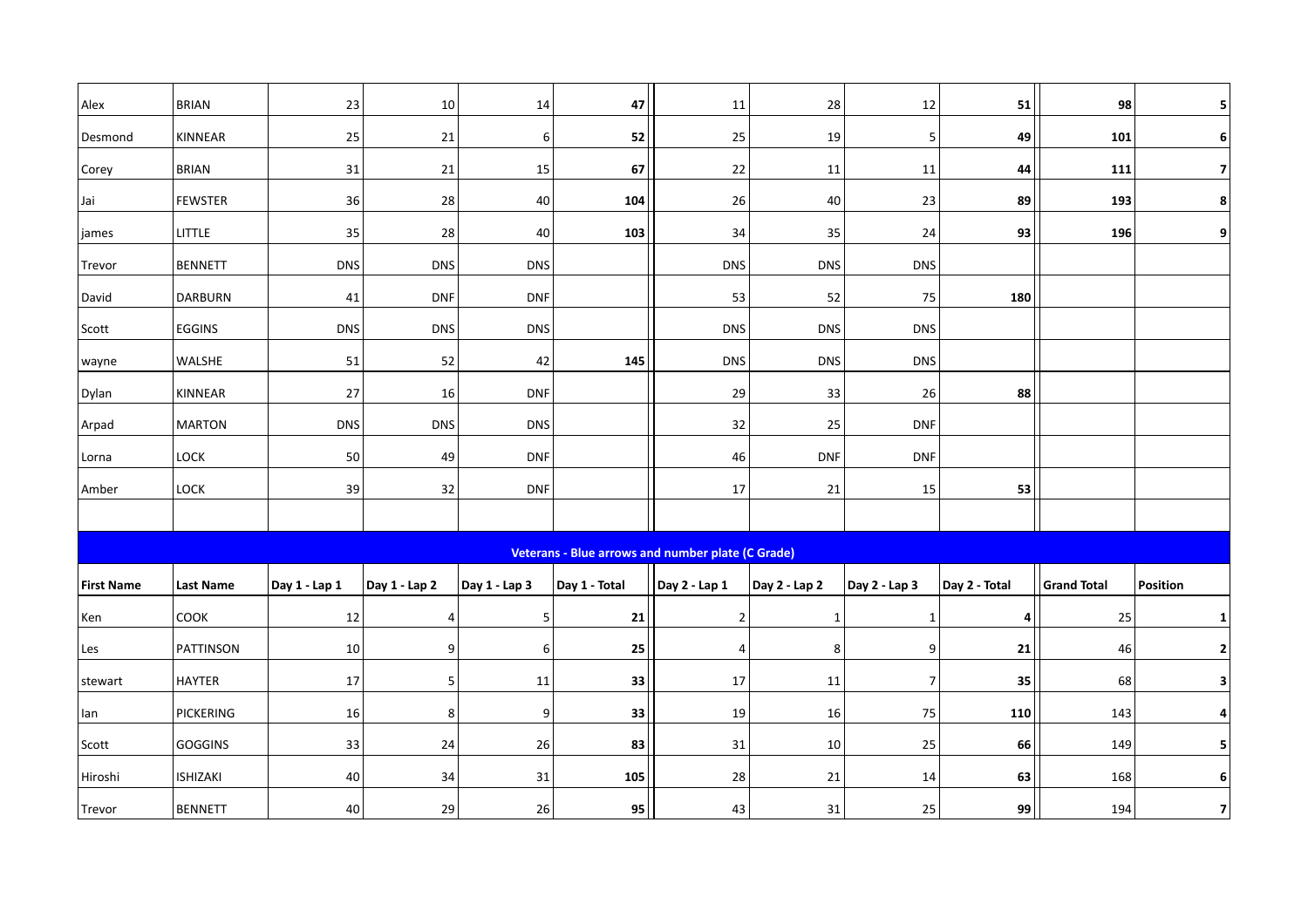| Steve                                                              | <b>BANKS</b>      | 31             | 22                    | 26                      | 79            | 37                                              | <b>DNF</b>     | <b>DNF</b>            |               |                    |                 |  |
|--------------------------------------------------------------------|-------------------|----------------|-----------------------|-------------------------|---------------|-------------------------------------------------|----------------|-----------------------|---------------|--------------------|-----------------|--|
| Hugh                                                               | <b>HARVIE</b>     | 31             | <b>DNF</b>            | <b>DNF</b>              |               | <b>DNS</b>                                      | <b>DNS</b>     | <b>DNS</b>            |               |                    |                 |  |
| Philip                                                             | WHITTLE           | <b>DNS</b>     | <b>DNS</b>            | <b>DNS</b>              | 0             | <b>DNS</b>                                      | <b>DNS</b>     | <b>DNS</b>            |               |                    |                 |  |
|                                                                    |                   |                |                       |                         |               |                                                 |                |                       |               |                    |                 |  |
| <b>Classic/Twin Shock - Blue arrows and number plate (C Grade)</b> |                   |                |                       |                         |               |                                                 |                |                       |               |                    |                 |  |
| <b>First Name</b>                                                  | Last Name         | Day 1 - Lap 1  | $\vert$ Day 1 - Lap 2 | Day 1 - Lap 3           | Day 1 - Total | Day 2 - Lap 1                                   | Day 2 - Lap 2  | $\vert$ Day 2 - Lap 3 | Day 2 - Total | <b>Grand Total</b> | <b>Position</b> |  |
| stan                                                               | MULARCZYK         | 19             | 16                    | 11                      | 46            | 12                                              | 5 <sup>1</sup> | $\overline{7}$        | ${\bf 24}$    | 70                 | $\mathbf 1$     |  |
|                                                                    |                   |                |                       |                         |               |                                                 |                |                       |               |                    |                 |  |
|                                                                    |                   |                |                       |                         |               | T5 - White arrows and number plate (Clubperson) |                |                       |               |                    |                 |  |
| <b>First Name</b>                                                  | <b>Last Name</b>  | Day 1 - Lap 1  | $\vert$ Day 1 - Lap 2 | Day 1 - Lap 3           | Day 1 - Total | Day 2 - Lap 1                                   | Day 2 - Lap 2  | $\vert$ Day 2 - Lap 3 | Day 2 - Total | <b>Grand Total</b> | Position        |  |
| Peter                                                              | <b>RYDER</b>      | 8              | $\sqrt{4}$            | $\overline{\mathbf{z}}$ | 19            | 10                                              | 8              | 11                    | 29            | 48                 | $\mathbf{1}$    |  |
| Bob                                                                | <b>MCGLINCHY</b>  | 8 <sup>1</sup> | 15                    | 15                      | 38            | 14                                              | 17             | 19                    | 50            | 88                 | $\mathbf{2}$    |  |
| Chris                                                              | <b>BRIGHT</b>     | 20             | 17                    | 13                      | 50            | 19                                              | 11             | $\boldsymbol{9}$      | 39            | 89                 | $\mathbf{3}$    |  |
| John                                                               | <b>KONTSELLIS</b> | 15             | 16                    | 4                       | 35            | 40                                              | 5              | 17                    | 62            | 97                 | $\pmb{4}$       |  |
|                                                                    |                   |                |                       |                         |               |                                                 |                |                       |               |                    |                 |  |
| Stuart                                                             | TRUMAN            | 24             | 11                    | 9                       | 44            | 28                                              | 21             | 75                    | 124           | 168                | 5               |  |
| Giulia                                                             | LITTLE            | 32             | 26                    | 28                      | 86            | 34                                              | 27             | 22                    | 83            | 169                | 6               |  |
| Clive                                                              | <b>HALLS</b>      | 75             | 11                    | 75                      | 161           | 11                                              | $6 \mid$       | $\mathbf 0$           | 17            | 178                | 7               |  |
| Jared                                                              | KINNEAR           | 14             | <b>DNF</b>            | <b>DNF</b>              |               | 14                                              | $10\,$         | 9                     | 33            |                    |                 |  |
| Ben                                                                | LEVERSHA          | 24             | 35                    | <b>DNF</b>              |               | <b>DNS</b>                                      | <b>DNS</b>     | <b>DNS</b>            |               |                    |                 |  |
| Liam                                                               | LEVERSHA          | 35             | <b>DNF</b>            | <b>DNF</b>              |               | <b>DNS</b>                                      | <b>DNS</b>     | <b>DNS</b>            |               |                    |                 |  |
| Rachael                                                            | <b>NUTTALL</b>    | 25             | <b>DNF</b>            | <b>DNF</b>              |               | 25                                              | 16             | 75                    | 116           |                    |                 |  |
| Melinda                                                            | <b>VAN BAALEN</b> | <b>DNS</b>     | <b>DNS</b>            | <b>DNS</b>              |               | <b>DNS</b>                                      | <b>DNS</b>     | <b>DNS</b>            |               |                    |                 |  |
|                                                                    |                   |                |                       |                         |               |                                                 |                |                       |               |                    |                 |  |